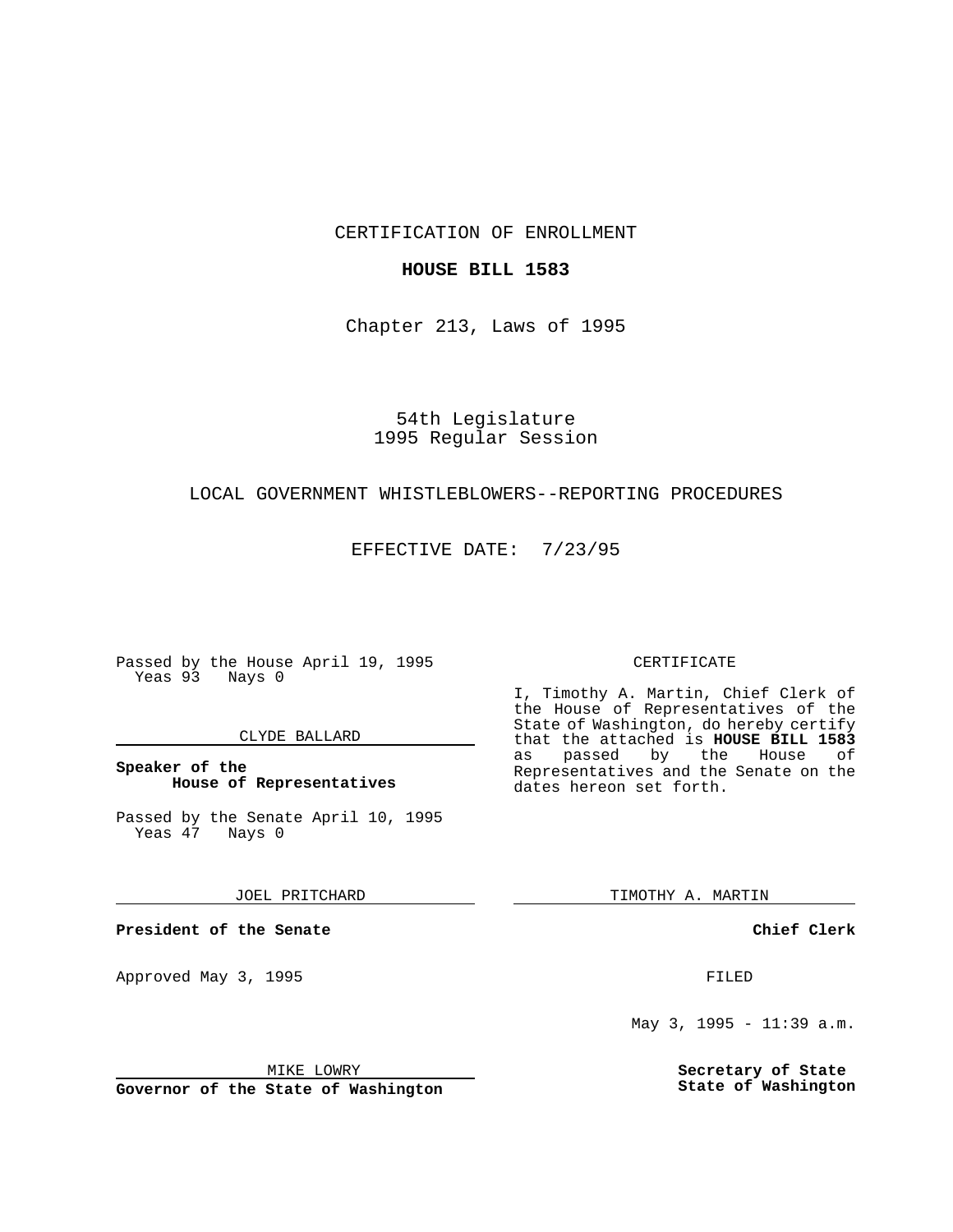# **HOUSE BILL 1583** \_\_\_\_\_\_\_\_\_\_\_\_\_\_\_\_\_\_\_\_\_\_\_\_\_\_\_\_\_\_\_\_\_\_\_\_\_\_\_\_\_\_\_\_\_\_\_

\_\_\_\_\_\_\_\_\_\_\_\_\_\_\_\_\_\_\_\_\_\_\_\_\_\_\_\_\_\_\_\_\_\_\_\_\_\_\_\_\_\_\_\_\_\_\_

### AS AMENDED BY THE SENATE

Passed Legislature - 1995 Regular Session

#### **State of Washington 54th Legislature 1995 Regular Session**

**By** Representatives L. Thomas, Backlund, Huff, Chappell, Wolfe, Buck and Kessler; by request of State Auditor

Read first time 01/31/95. Referred to Committee on Government Operations.

 AN ACT Relating to local government whistleblower reporting; and amending RCW 42.41.030.

BE IT ENACTED BY THE LEGISLATURE OF THE STATE OF WASHINGTON:

 **Sec. 1.** RCW 42.41.030 and 1992 c 44 s 3 are each amended to read as follows:

 (1) Every local government employee has the right to report to the appropriate person or persons information concerning an alleged improper governmental action.

 (2) The governing body or chief administrative officer of each local government shall adopt a policy on the appropriate procedures to follow for reporting such information and shall provide information to their employees on the policy. Local governments are encouraged to consult with their employees on the policy.

 (3) The policy shall describe the appropriate person or persons within the local government to whom to report information and a list of appropriate person or persons outside the local government to whom to report. The list shall include the county prosecuting attorney.

 (4) Each local government shall permanently post a summary of the procedures for reporting information on an alleged improper